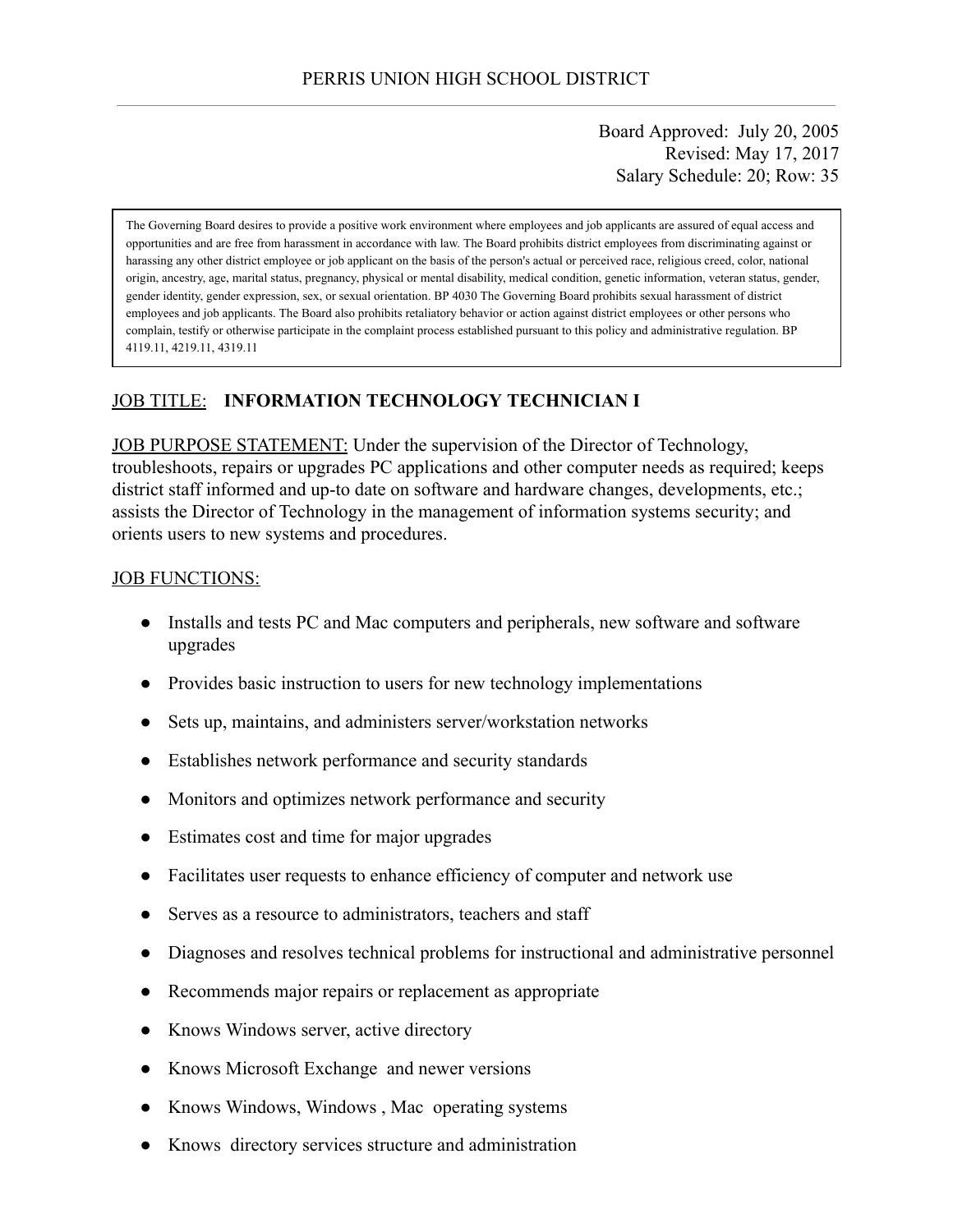# JOB TITLE: **INFORMATION TECHNOLOGY TECHNICIAN I** Page 2

### JOB FUNCTIONS – continued

- Knows TCP/IP and IPX network protocols
- Knows basic productivity applications
- Knows school administration software
- Knows internet and intranet software and applications
- Establishes and maintains effective working relationships with staff, students, parents, and community members.
- Performs other related duties as assigned or needed

### PHYSICAL ABILITIES:

- Visual ability to read handwritten or typed documents, and the display screen of various office equipment and machines
- Able to communicate and obtain information in English
- Able to hear normal range verbal conversation (approximately 60 decibels)
- Able to sit, stand, stoop, kneel, squat, bend, lift (25 pounds), carry (25 pounds), push/pull (25 pounds), and walk
- Able to climb slopes, stairs, steps, ramps and ladders
- Able to exhibit full range of motion for shoulder, elbow, back, hip, and knee
- Able to operate office machines and equipment in a safe and effective manner
- Able to demonstrate manual dexterity necessary to operate computer equipment with speed and accuracy

### **JOB QUALIFICATIONS:**

### Education/Experience:

● Any combination of education and experience equivalent to an Associate of Science degree; and two (2) or more years of general computer and network equipment installation.